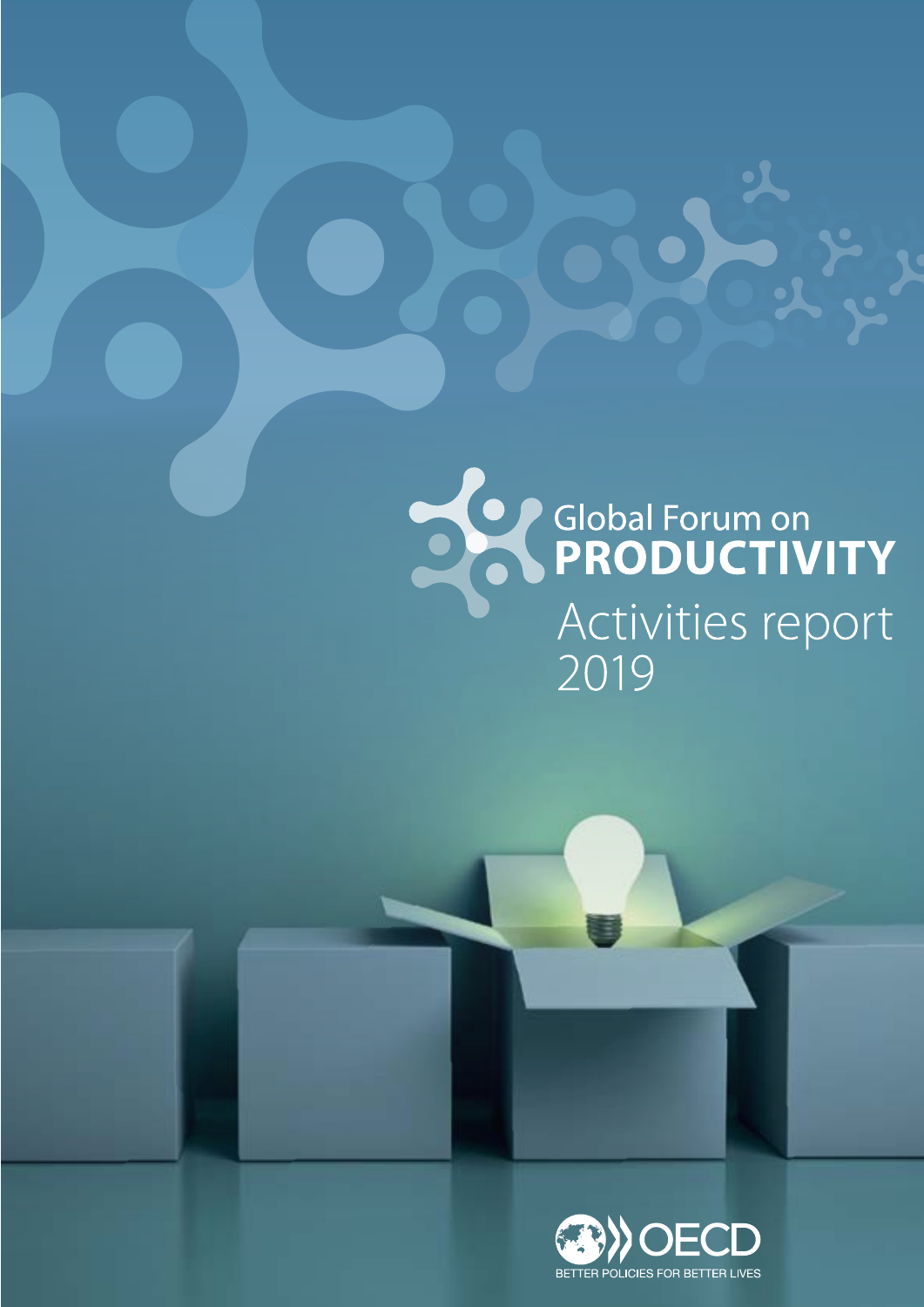# About the GFP

The Global Forum on Productivity (GFP) was created in 2015 from an initiative of several teams in different parts of the OECD (Economics Department and Directorate for Science, Technology and Innovation) and endorsed by their respective OECD committees, namely the Economic Policy Committee (EPC), the Committee on Industry Innovation and Entrepreneurship (CIIE) and the Economic Development Review Committee (EDRC). The GFP revolves around three axes – research, convening and communication – which draw upon, complement and enhance the work already designated within the work programme of these Committees.

**Website** <http://oe.cd/GFP> As a platform for mutual exchange of information and ideas, the GFP is a forum to discuss the latest analyses and best practices in public policy through which governments combine efforts to uncover the structural and policy factors behind the productivity slowdown.

Through this concerted mission to foster international collaboration, the GFP gives government institutions the opportunity to discuss their views on institutional setups, share data and knowledge and undertake joint policy analysis.

The present Activities Report summarises the work carried out by the GFP over 2019 and is structured in five sections: (i) About the GFP; (ii) Research; (iii) Events; (iv) Communication; and (v) Summary.

Contact information: [Productivity@oecd.org](mailto:Productivity%40oecd.org?subject=)

October 2019

Photo credits © iStock-924425774 © iStock-937868004 © iStock-1081151998 © amasterphotographer/Shutterstock.com



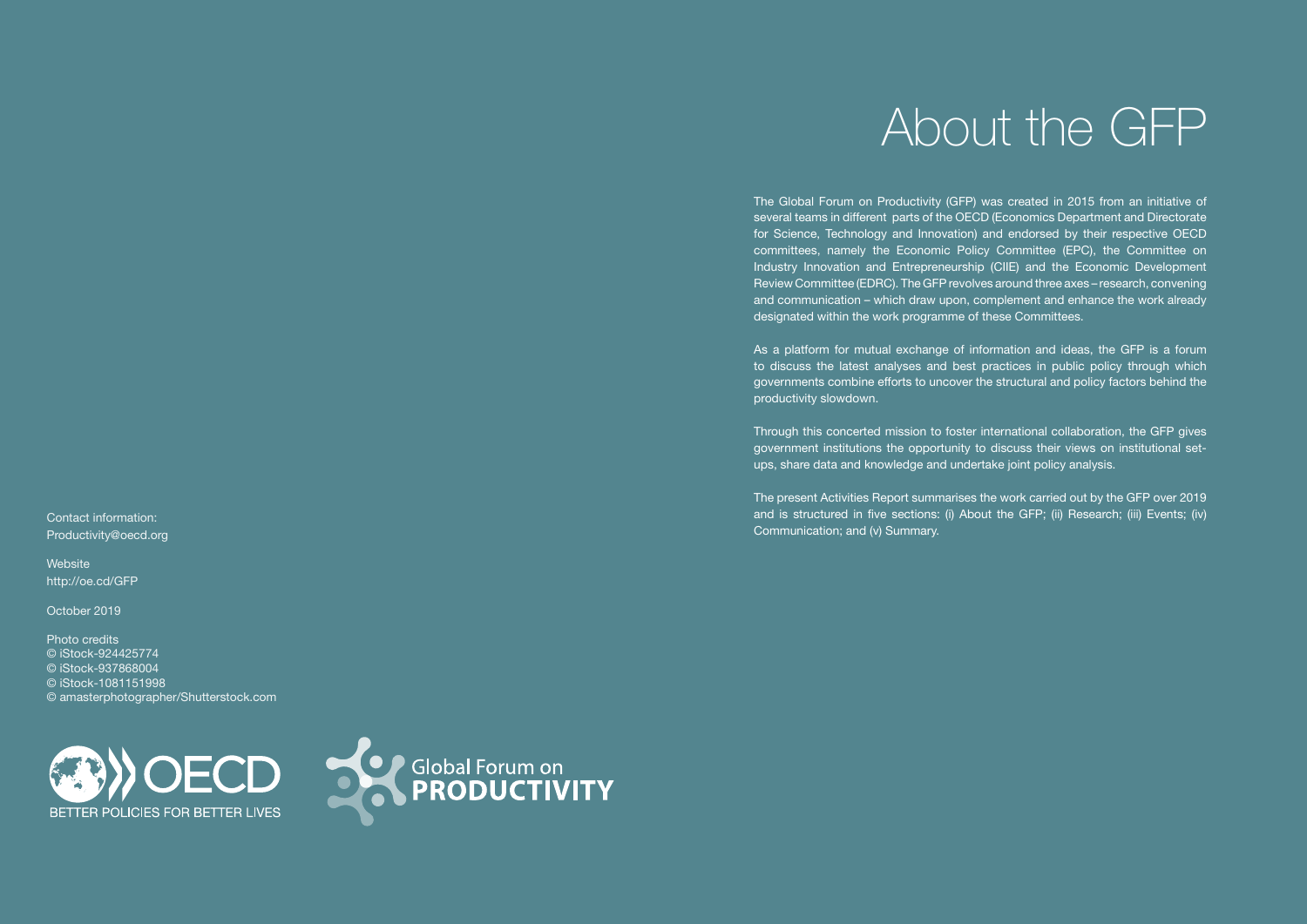### HOW TO JOIN THE GFP?

. . . . . . . . . . . . . . . . .

Contact us to fin[d out more about e](http://oe.cd/GFP)ligibility at productivity@oecd.org

Visit our website: http://oe.cd/GFP

# Members of the GFP in 2019

### Hear it from our members

The GFP is guided by its Steering Group, whose members decide the programme of work of the Forum as well as the allocation of available funds among three main activities: research, convening and communication.

In addition to determining the work agenda of the OECD team, members have the possibility to engage in joint research and policy analysis. They can also co-organise and host GFP events, network with high-level academics at the forefront of productivity research as well as with officials from other countries, and raise the visibility of their respective institutions. Finally, members have access to a password-protected interactive platform to facilitate information-sharing among them.

### GFP Team: What were the main reasons why your country decided to join the GFP?

Marie: In Ireland, large productivity disparities still exist behind aggregate performance and it is important to understand their main determinants. The quality of research, the annual conferences, lessons for policy and information sharing were key reasons to join the GFP.

In 2019, the Steering Group welcomed our latest members – Luxembourg and Portugal – who joined the following roster of GFP member countries: Australia, Belgium, Brazil, Canada, Costa Rica, Denmark, France, Germany, Hungary, Ireland, Italy, Japan, New Zealand, Spain, Sweden and the United Kingdom.

*We had a quick chat with Marie and Alonso about what the GFP means to them.* 

M: GFP-produced research and advice continues to play an important role in shaping policy discussions in Ireland particularly regarding sources of productivity growth and its implications for skills, wages and living standards.

A: The accession process has allowed us to begin the analysis of markets which lack competition and that could be hindering productivity growth. The research produced by the GFP can allow the country to make more informed decisions about such matters of public policy.

Alonso: Costa Rica is currently in the accession process with the OECD, and participates in many of the OECD's specialised Committees. We decided to join the GFP hoping to exchange experiences with other OECD countries, contribute to the development of new databases and produce collaborative research on the topic.

GFP: What do you believe have been the most valuable contributions brought to your country by participation in the GFP?

M: The main GFP contributions to Ireland include availability of latest research and productivity statistics of policy relevance for Ireland, collaborative projects concerning cutting-edge research being led by the OECD (e.g. MultiProd, Human Side of Productivity) and networking to learn from other countries' lessons and share our own experience.

A: Costa Rica has become a leader in the use of new transactions level data, and employer-employee data. Our participation in the GFP motivates us to pursue more research questions and provides us with a platform to share and discuss our findings.

GFP: What role do you see for GFP-produced research and advice in policy discussions in your country?



Marie Bourke Irish Department of usiness, Enterprise and Innovation



Alonso Alfaro-Ureñas Central Bank of Costa Rica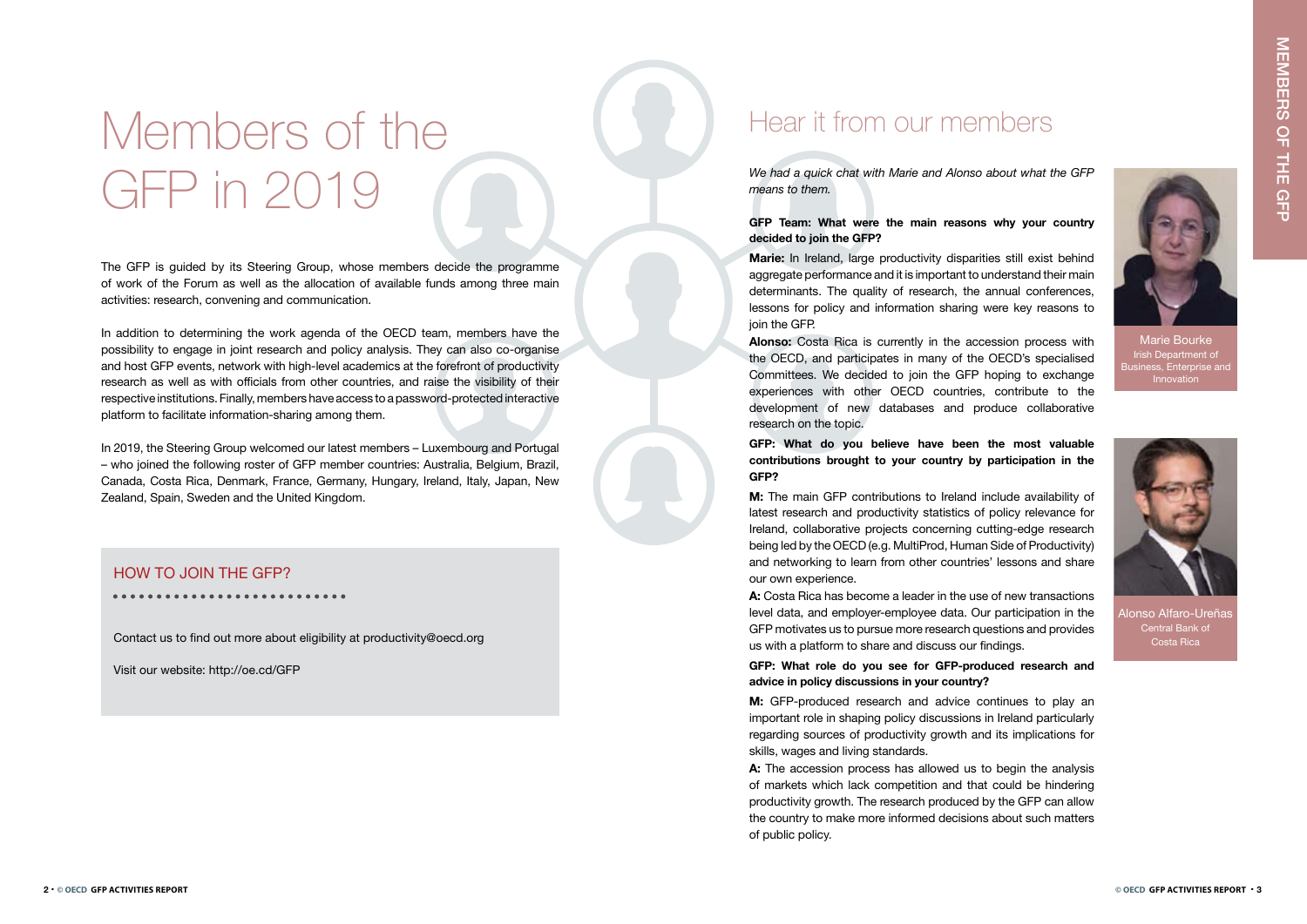## Co-chairs of the Steering Group in 2019 Funding and governance

Steering Group members appoint on a yearly basis co-chairs to coordinate the activities of the Forum. At the 12<sup>th</sup> Steering Group meeting on 19 June 2019, Ricardo Alves (Portugal) joined Dan Andrews (Australia) and Stefan Profit (Germany) as the GFP's third co-chair.



Participation in the Steering Group entails commitment to contribute a minimum of 25,000 euros per year to fund the GFP. This budget covers the following costs: (i) the policy research agenda elaborated according to the preferences of the Steering Group, (ii) the management of the network and the organization of events (conferences, workshops and other types of convening), and (iii) the communication and dissemination of the activities of the Forum. Members of the Steering Group are at the centre of the GFP and guide the activities of the Forum during Steering Group meetings. These meetings also give members an additional possibility to share any relevant work being done in their respective institutions.

During the Fall Steering Group meeting, members have a brief overview of the budget situation of the current year, the GFP presents the results of research work carried out during the year and members decide the programme of work for the next year. By the end of the year, members receive a draft forecast of the budget for the next year and express their willingness to participate in the GFP during the forthcoming year. New membership proposals are also expected to be presented in this occasion.

At the Spring Steering Group meeting, members overview the budget situation of the previous year, receive its full financial report and a budget estimate for the ongoing year, appoint the cochairs and overview the planned activities for the year. In view of improving the financial stability of the GFP and enhancing the coherence and continuity of its programme of work, members are expected to send their voluntary contributions by the Annual Conference of the GFP which takes place before summer.



### Fall - Steering Group meeting

**Stefan Profit** is the Deputy Director-General at the German Federal Ministry for Economic Affairs and Energy. His directorate deals with macroeconomic developments, economic analyses and projections.

- Overview of the budget situation
- Presentation of analytical work
- Agreement on the work programme of the next year

### End of the year

- Draft forecast of the budget for the next year
- Countries express their willingness to contribute to the GFP

### $\bullet$

 $\bullet$ 

 $\bullet$ 

- Financial statement of the previous year and budget estimate for the current year
- Appointment of the co-chairs for the current year
- Oversight of ongoing activities
- Summer Annual Conference
- Countries are expected to send their voluntary contributions

### Spring - Steering Group meeting

Dan Andrews is the Chief Advisor in the Macroeconomic Group of the Australian Treasury. He is responsible for deepening the understanding of Australia's productivity challenge and providing advice to the Australian government on productivity-enhancing structural reforms. He also oversees a rapidly expanding team of applied microeconomists to explore the structural drivers of productivity and wage growth. Before joining the Treasury, Dan held the position of Deputy Head of the Structural Policy Analysis Division and was head of the Productivity Workstream in the OECD Economics Department. With an academic background in economics, he also holds a Master's in Public Administration from Harvard University.



Ricardo Pinheiro Alves is currently Director of the Research Office of the Portuguese Ministry of the Economy, coordinator of the National Productivity Board and Assistant Professor at UE-IADE, Lisbon. Previously, he held several positions in the Ministry of the Economy since 2008 while representing Portugal at different committees in the OECD and the Council of the European Union. He is also Assistant Professor at Universidade da Beira Interior and at Universidade Europeia / IADE since 2001. Since 1992 he held several positions in the banking industry. He is a member of the board of the Chamber of Commerce and Industry Portugal-Spain and a member of the board of Finifundos, a real-estate fund.



Before taking up this position, he was in charge of a unit focusing on the empirical research in the field of inclusive growth, productivity and investment, as well as assessing growth and distributional effects of structural reforms. Stefan has an academic background in labour economics and holds a Ph.D. in Economics from Humboldt University Berlin.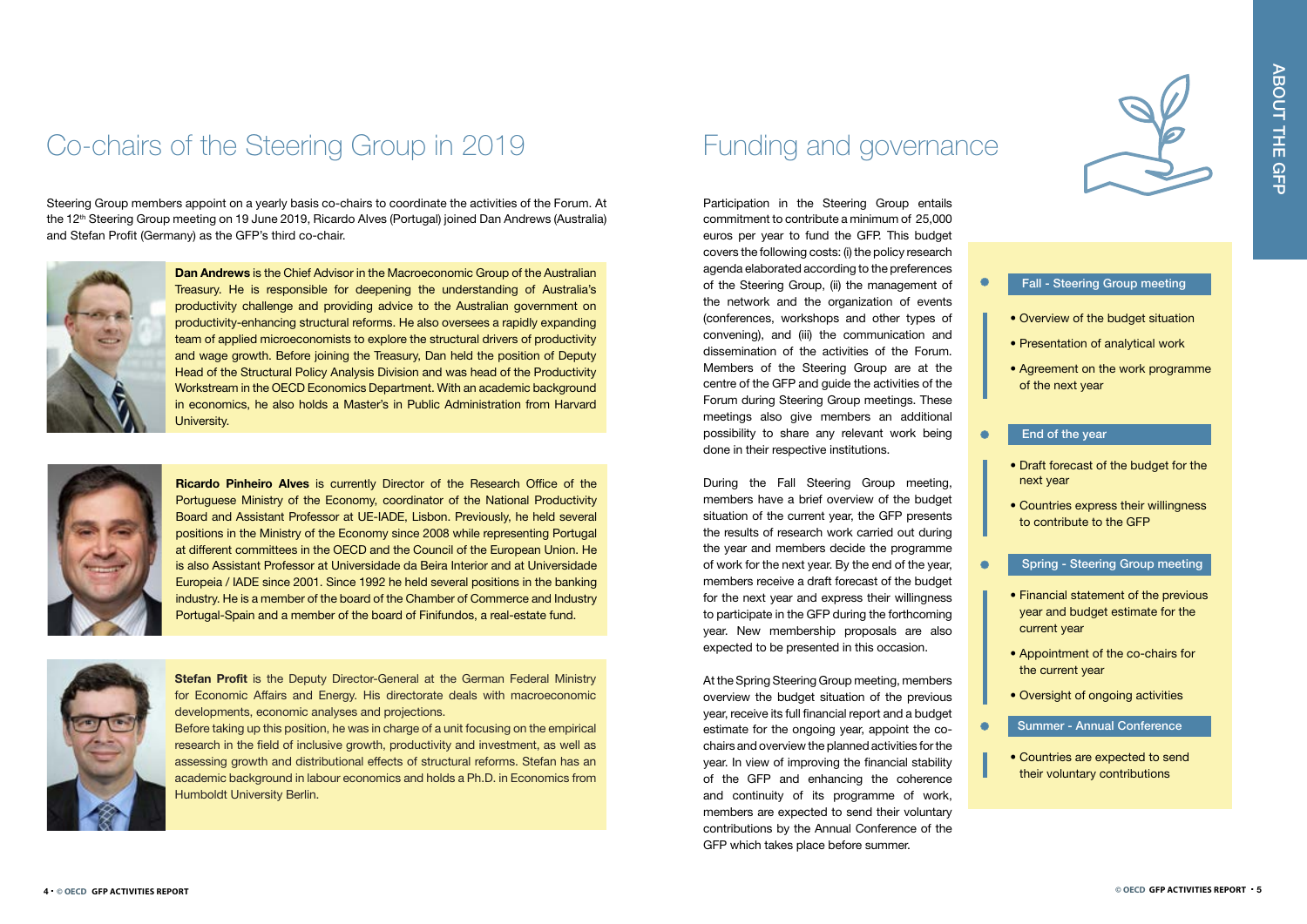The analytical activities of the GFP revolve around the programme of work established by the GFP Steering Group and help to spur and implement collaborative research within the OECD and in joint projects with member countries. The research topics explored by the GFP correspond to the priorities identified by Steering Group members and have synergies with the work programme of the OECD Committees.

In 2019, the work on rising industry concentration - which received very highprofile press coverage - was continued, by exploring potential explanations behind this trend and pointing to the role of intangible assets. We also completed new work on global value chains (GVCs), this time looking at more aggregate – industry level – trends and over longer time periods, summarised in

## The Human Side of Productivity



# Research

a paper titled "Productivity and innovation at the industry level: What role for integration in global value chains?".

In parallel, we have embarked on a new, longer term research project, "The Human Side of Productivity", which tries to go even more granular by opening up the 'black box' of the firm. It seeks to combine several rich micro-datasets - with the precious help of our member countries - to better understand how the demographic and skill diversity of workers, managers and owners can shape productivity and to assess how a range of public policies could play a role. Our most recent annual conference in Sydney featured a scene-setting background paper that also presented some preliminary results.

This ongoing project investigates the role of diverse actors within the firm – the 'Human Side' – for productivity. It uses a distributed micro-data approach that involves centrallywritten program routines which collect results from national linked employer-employee datasets. This is made possible thanks to the data access and assistance provided by our member countries, highlighting the collaborative nature of this work. Our aim is to document a new set of stylized facts on how workers and managers differ in terms of age, gender, and various skills between topperforming firms and other businesses, and

how management practices and organization shape the link between a firm's diverse workforce and its productivity. Preliminary results for Portugal and Denmark – presented at our 4th Annual Conference – confirm a significant link between the demographic and skill characteristics of the workforce and firm productivity, and document how this evolves over time. The next steps of this work will include more GFP countries, focus not only on generic but also on specific skills and will zoom in on the role of managers.

### [Read More](https://www.oecd.org/global-forum-productivity/research/)

### Opening the black box of the firm

A schematic overview of the role of people for firm productivity.

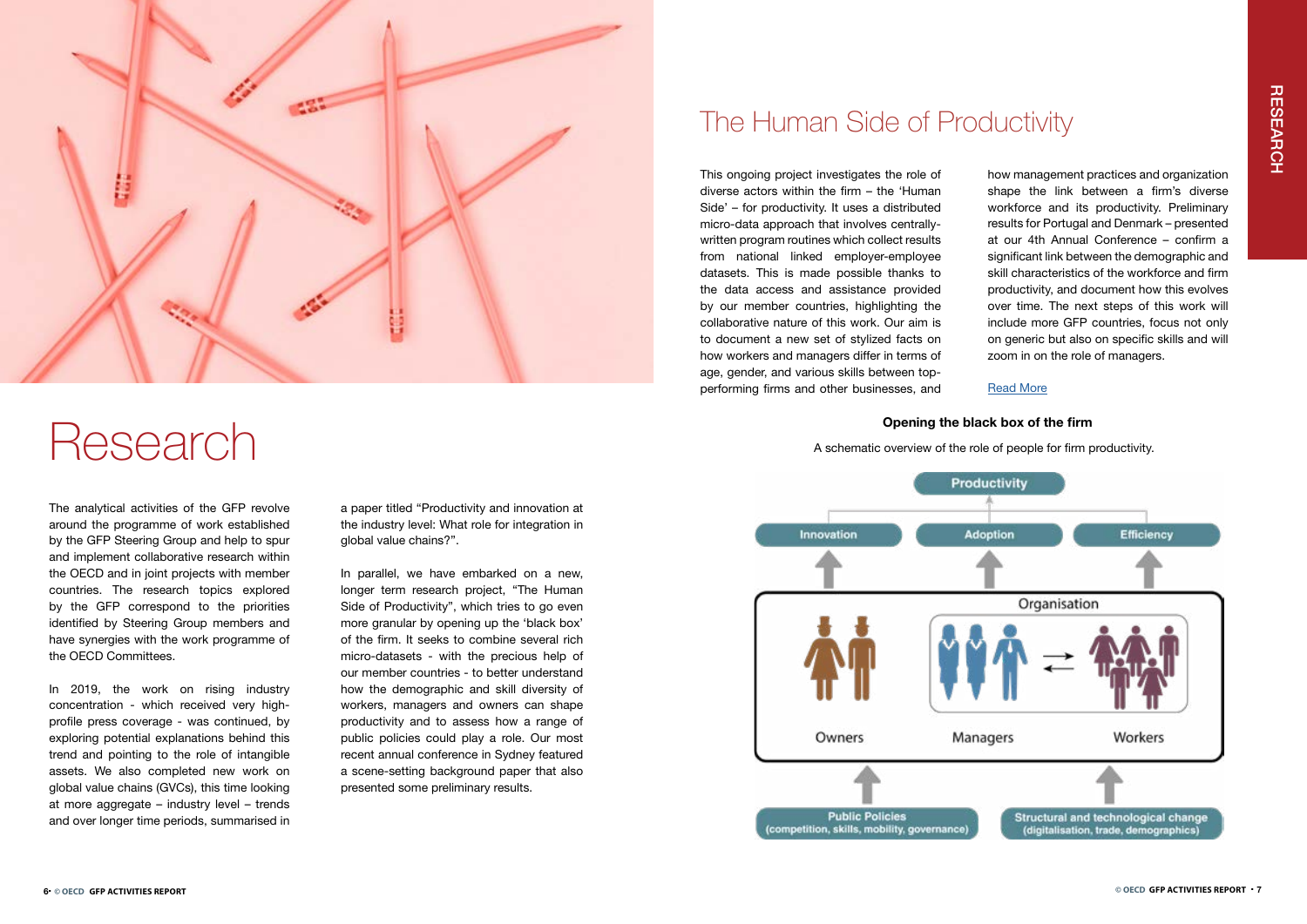This line of research documents a clear and significant increase in industry concentration in Europe and North America. It combines several firm-level data sources and applies a careful apportioning of activities in large business groups, while also mobilising micro-aggregated data from the OECD MultiProd dataset. Concentration is found to be widespread across regions and broad industries, pointing to global factors – technological change and integration across borders – as potential determinants driving this phenomenon. These results contribute

to the debate about declining business dynamism and the changing nature of competition, and were covered extensively by The Economist (see Communication section). Continued work at the OECD along these lines recently finds that the rising market-share of business-groups is larger for industries where intangible assets are used more heavily, in line with the idea that in such environments scaling-up production is easier if a firm is already successful.

### [Read More](https://www.oecd-ilibrary.org/economics/industry-concentration-in-europe-and-north-america_2ff98246-en)

This work revisits the link between global value chain (GVC) integration and productivity and the role of innovation, building on a combination of detailed cross-country industry level datasets. It aims to quantify the extent to which the weak productivity performance in recent years is related to a slowdown in GVC expansion.

Exploring the role of innovation, it finds that forward participation, i.e. supplying intermediates, is related to more spending on innovation and is key for productivity benefits, but only when the destination trading partner countries have high levels of productivity.

Differences across sectors are also important: manufacturing productivity benefits from importing intermediates (backward participation), especially from advanced countries, while forward participation matters more for productivity in services, consistent with their crucial role as supplying inputs to other sectors.

## Industry Concentration in Europe and North America

## Productivity and Innovation at the Industry Level: What Role for Integration in Global Value Chains?



### **Industry concentration has risen across regions**

**Note: Change in industry concentration, defined as share of sales of top firms by 2-digit industry, averaged across OECD countries by industry.**



Note: Annual multi-factor productivity growth (HP-filtered) averaged across OECD countries.



Note: Participation in global value chains, defined as the sum of intermediate exports and imports as a share of value added, averaged across OECD countries.

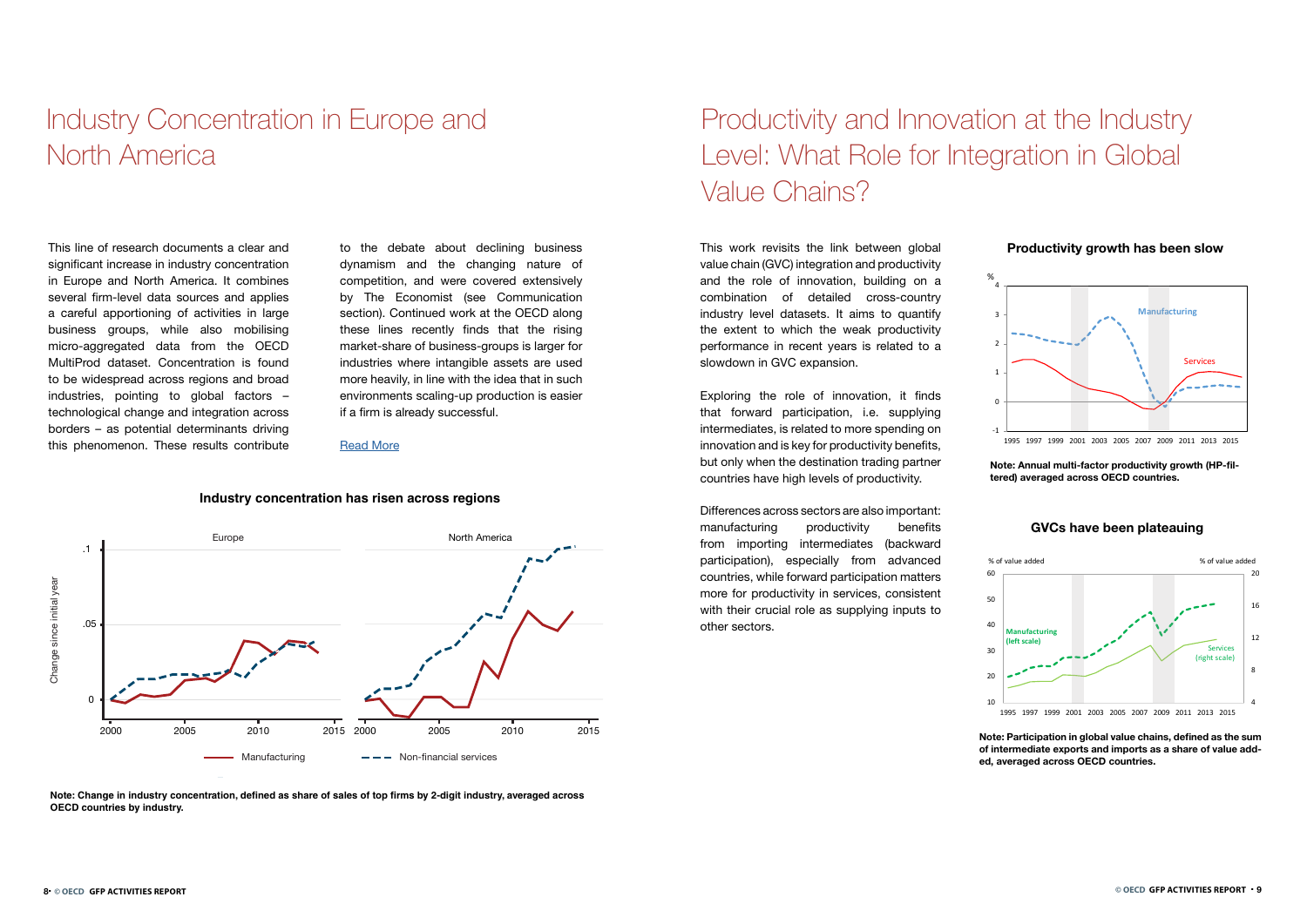## Workshop on "Spatial Dimensions of Productivity"

Bolzano, Italy, 28-29 March



# Events

The convening activities of the GFP consist in organising conferences, thematic workshops and events during which policy-makers, academics and senior officials can exchange findings, ideas and best practices in the area of productivity.

In 2019, the GFP co-organized four highlevel events. In addition to the regular GFP Annual Conference, a Ministerial Summit in Latin America and two Workshops were held to discuss and give exposure to the state of policy-related academic research on productivity-related topics.

The event featured a number of high-level speakers from academia and public bodies, such as Arno Kompatscher (President of the Autonomous Province of Bolzano), Flavia Terribile (Italy's Council of Ministers), Claire



GFP convening activities can involve different OECD directorates and international organisations and are hosted by the OECD or one of the Steering Group members

Lelarge (RITM Université Paris-Sud), Philip McCann (University of Sheffield), Peter Berkowitz (European Commission) and many others.

The strong participation, the high level of representation and the wide number of countries attending these events continue to attest the high interest on the GFP and the commitment of countries to join efforts to promote sustained productivity growth.

OECD countries have been confronted with decreasing and persistently low aggregate productivity growth, declining business dynamism and job reallocation rates, and increasing regional productivity disparities. During this event, 98 participants from 19 countries sought to address the potential relations between these trends and discuss what policies can be used to effectively revert them.

Presentations demonstrated the need for a better understanding of how local conditions interact with place-based policies. New granular data is becoming available that may help finding answers to these questions. Future work may explore the spatial dimensions of productivity in more depth to understand the mechanisms of spillovers, or how local conditions affect the efficiency of reallocation and of matching workers with firms.

### [Read More](https://www.oecd.org/cfe/leed/gfp-bolzano-2019.htm)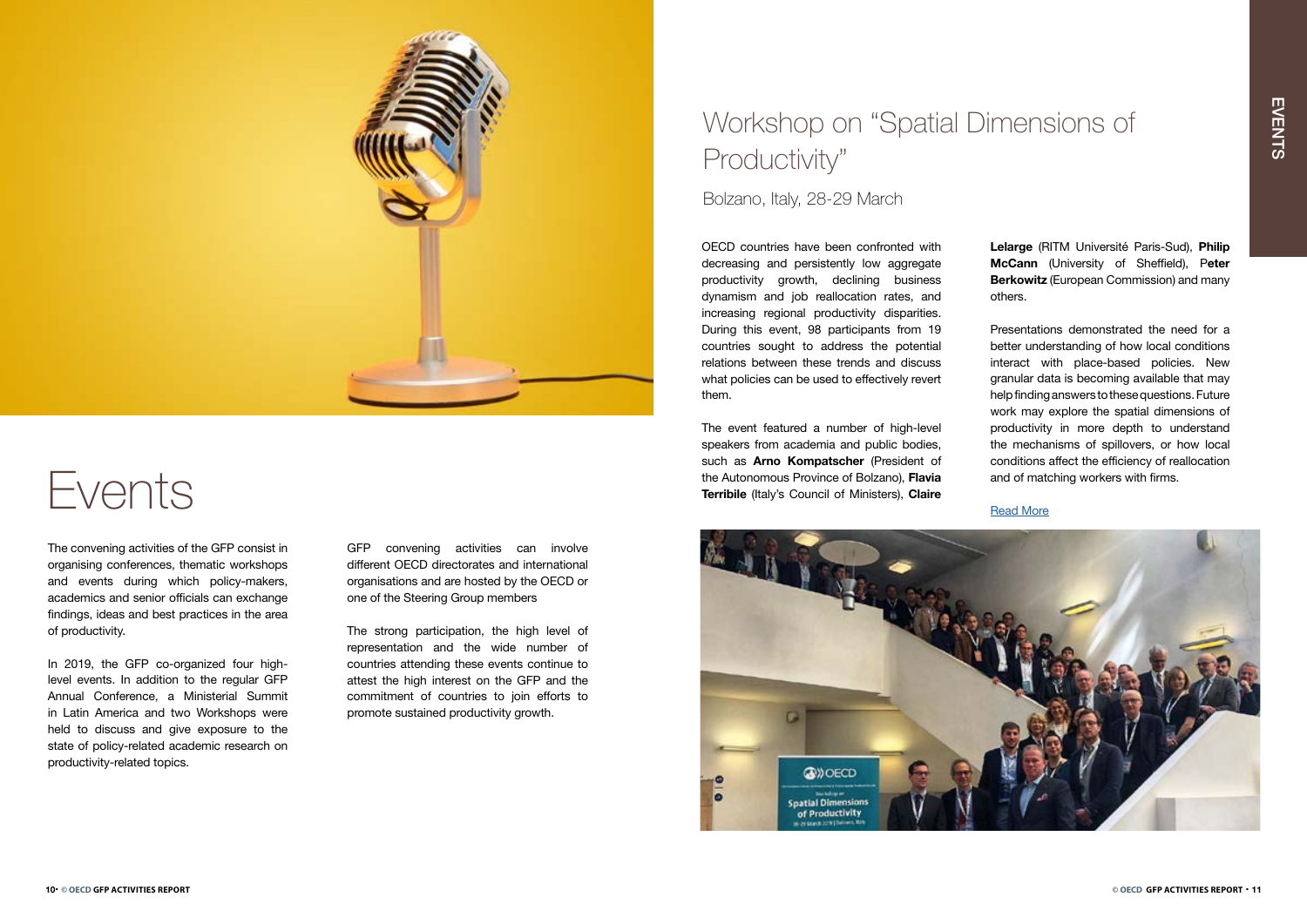

### 4th Annual Conference of the GFP

## Joint Workshop on Firms, Industries and **Productivity**

"Keeping pace with technological change: The role of capabilities and dynamism", Sydney, Australia, 20-21 June

"R&D and Innovation Policies for the Marketplace", Lisbon, 16 September

The 4<sup>th</sup> Annual Conference of the GFP gathered around 200 participants from 31 countries to discuss issues such as the decline in business dynamism, staggering productivity and the expanding gap between frontier and laggard firms. Among other highlights of the conference, the role of intangible assets, technological change and dynamism-enhancing policies were covered in a series of lectures by leading experts and practitioners.

Top academics participating in the conference included Chad Syverson (University of Chicago), Erik Brynjolfsson (MIT), Steve Davis (University of Chicago), Eric Bartelsman (Tinbergen Institute) and Diego Comin (Dartmouth College), among many others.

### [Read More](https://www.oecd.org/global-forum-productivity/events/gfp-sydney.htm)



Co-organizers: The GFP, the Portuguese Ministry of the Economy, Portugal Statistics and the Portuguese National Productivity Board.

The event explored how to improve firms' productivity by combining data analytics, the adoption of digital technologies and appropriate management and organization skills. In addition to this, it discussed the role of efficient R&D and innovation policies as a way to help firms develop and place goods and services in the market, to the consumer or within value chains.

[Read More](http://www.oecd.org/global-forum-productivity/events/workshop-on-rd-and-innovation-policies-for-the-marketplace.htm)

- 
- 



"*The conference significantly improved Australian policymakers' understanding of the global productivity slowdown. It also helped raise public awareness of the productivity imperative: the question of how to raise productivity growth now looms large on the political agenda*"

Dan Andrews, Australian Treasury (host)

### 3rd Ministerial Productivity Summit

"Harnessing the Digital Transformation to Boost Productivity in Latin America and the Caribbean", Bogota, 25 October

Co-organizers: The GFP, the OECD Regional Programme for Latin America and the Caribbean, the UN Economic Commission for Latin America and the Caribbean and the EU Regional Facility for Development in Transition.

The event focuses on existing digital divides and technology gaps, regional initiatives, informality and low productivity. The discussions aim at providing inputs to policymakers in the region in designing national strategies towards digital transformation and the advancement of a regional digital agenda.

### [Read More](http://cumbreproductividad.dnp.gov.co/)

"*The productivity paradox is not a contradiction: full benefits of new technologies require complementary investments to be invented and installed. A period with simultaneous recognition of technology's potential and poor productivity performance is natural.*" Chad Syverson, University of Chicago (presenter)

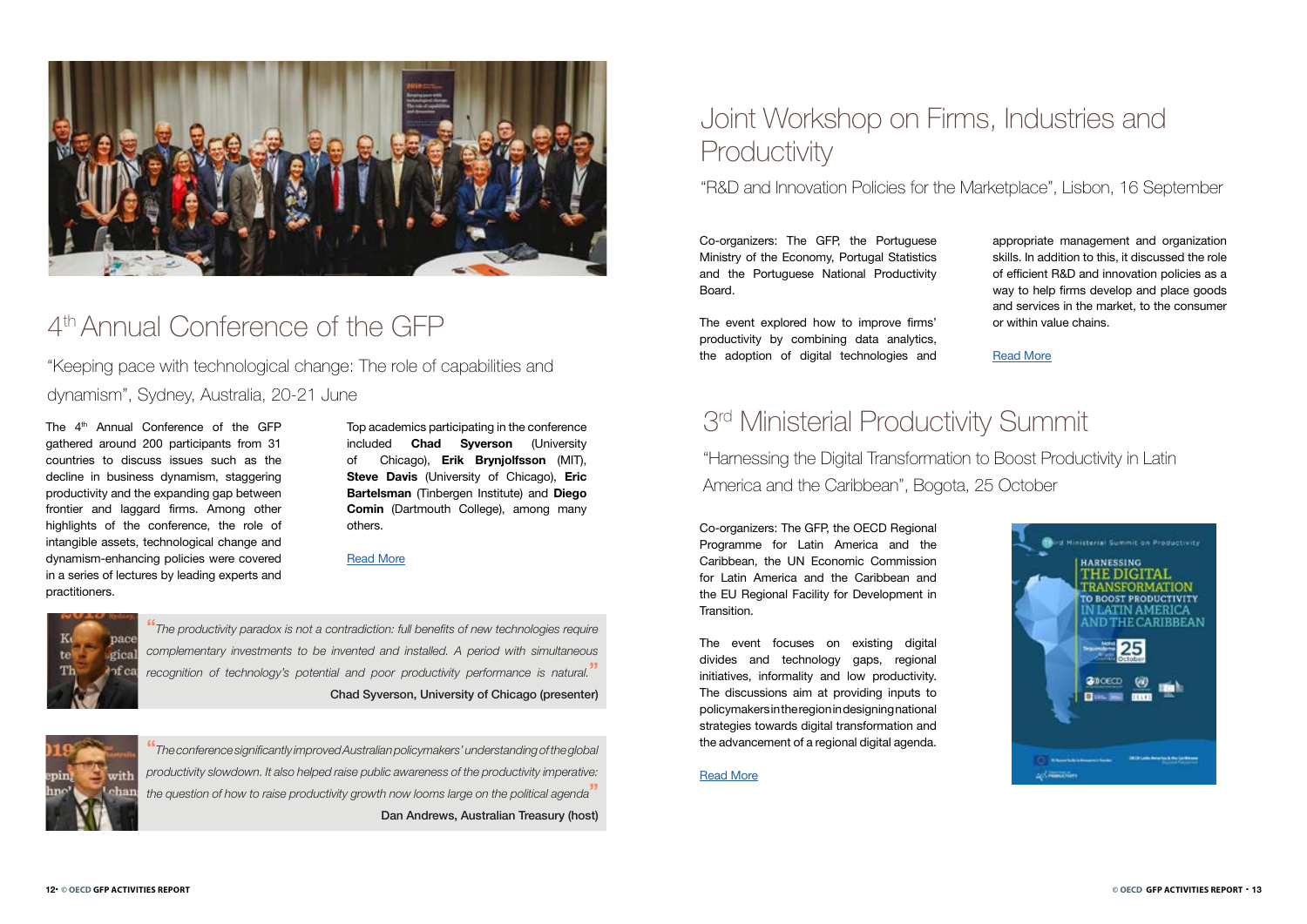

# Communication

## Latest Productivity Working Papers

The communication activities of the GFP consist in disseminating information and findings related to productivity via the GFP website, the OECD Productivity Working Paper series and the periodic GFP Updates, as well as facilitating exchanges among GFP members via a password protected interactive platform (i.e. GFP Steering Group clearspace).

This summer the GFP launched its new visual identity, including an updated logo which will be featured in all upcoming communications

and research material produced by the Forum.

> ["Why Australia is falling behind on productivity"](
https://www.afr.com/technology/wages-hurt-by-low-tech-adoption-and-less-job-switching-20190619-p51zbc), Jun 2019 ["Dismal decade' of reform needs tax, IR fix](https://www.afr.com/policy/economy/dismal-decade-of-reform-needs-tax-ir-fix-20190621-p51zww)", Jun 2019

The GFP team has also released a new communications tool to strengthen our community of member country policymakers and scholars in the form of a regular newsreel called GFP Updates. It includes relevant productivity research from both the GFP and member countries, as well as notifications on upcoming GFP and member country events.

[Industry Concentration in Europe and](https://doi.org/10.1787/24139424)  [North America](https://doi.org/10.1787/24139424)

By Matej Bajgar, Giuseppe Berlingieri, Sara Calligaris, Chiara Criscuolo and Jonathan Timmis

[Unconventional monetary policy and](https://doi.org/10.1787/24139424)  [productivity](https://doi.org/10.1787/24139424)

By Silvia Albrizio, Marina Conesa, Dennis Dlugosch and Christina Timiliotis

### The GFP in the media

**The** Economist

["Competition is withering on both sides of the Atlantic](https://www.economist.com/graphic-detail/2018/11/20/competition-is-withering-on-both-sides-of-the-atlantic)", Nov 2018 ["Superstar cities have a big advantage in attracting high-pay jobs"](https://www.economist.com/finance-and-economics/2018/11/15/superstar-cities-have-a-big-advantage-in-attracting-high-paying-jobs), Nov 2018 ["Politicians in Europe are wrong to embrace mega-mergers"](https://www.economist.com/leaders/2018/12/18/politicians-in-europe-are-wrong-to-embrace-mega-mergers), Dec 2018

**FINANCIAL REVIEW** 

## Our new logo and look

We are happy to announce the launch of the new GFP visual identity. We chose a new logo that reflects a more modern look and captures our ongoing evolution.



[Productivity and Innovation at](https://doi.org/10.1787/24139424)  [the Industry Level: What Role for](https://doi.org/10.1787/24139424)  [Integration in Global Value Chains?](https://doi.org/10.1787/24139424)

By Peter Gal and Will Witheridge

["Martin Wolf: why rigged capitalism is damaging liberal democracy"](https://www.ft.com/content/5a8ab27e-d470-11e9-8367-807ebd53ab77), Sep 2019

**FINANCIAL TIMES**